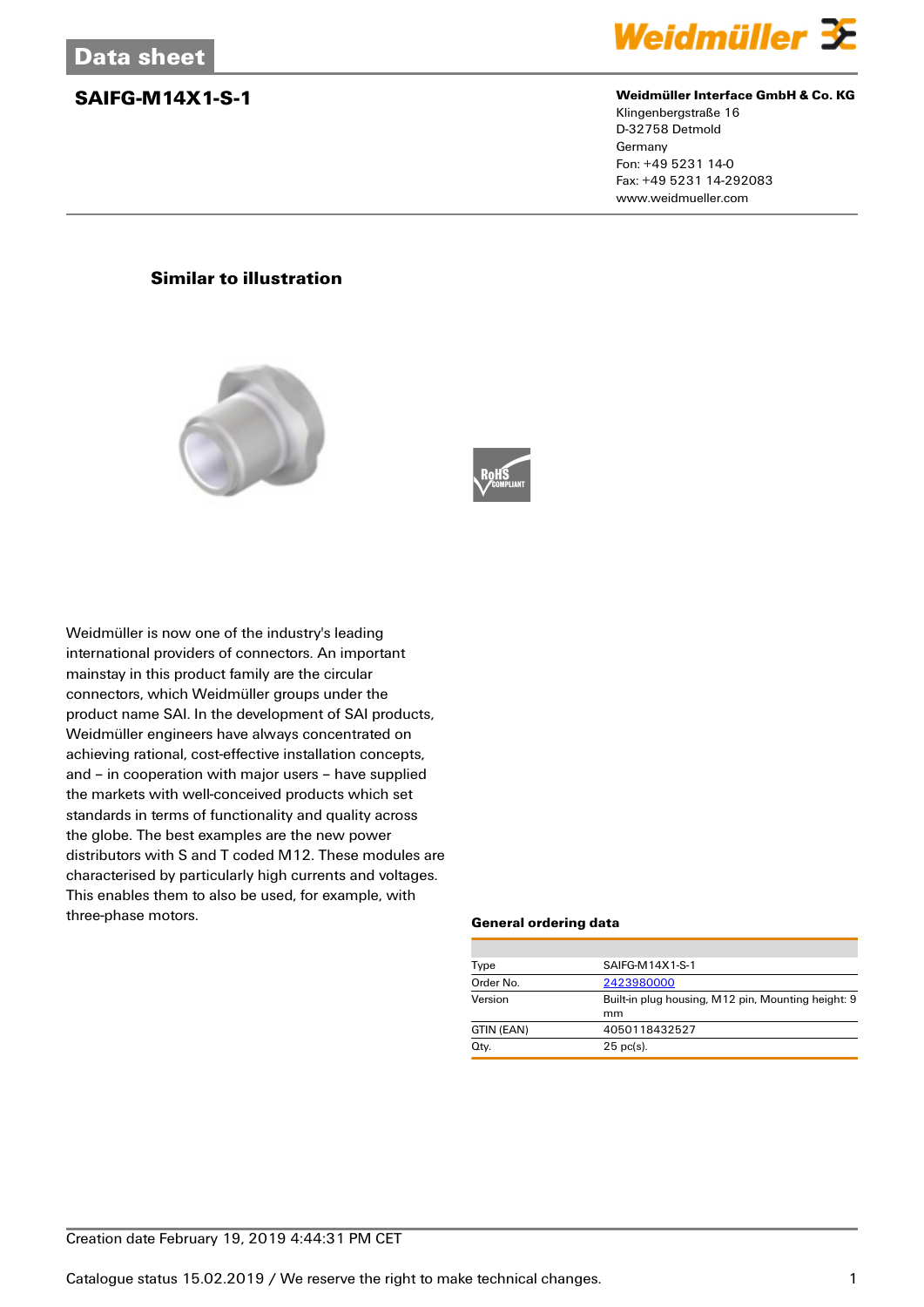# **Technical data**



## **SAIFG-M14X1-S-1 Weidmüller Interface GmbH & Co. KG**

Klingenbergstraße 16 D-32758 Detmold Germany Fon: +49 5231 14-0 Fax: +49 5231 14-292083

| <b>Dimensions and weights</b>           |                          |                          |                 |  |
|-----------------------------------------|--------------------------|--------------------------|-----------------|--|
|                                         |                          |                          |                 |  |
| Net weight                              | 8.28g                    |                          |                 |  |
| <b>Environmental Product Compliance</b> |                          |                          |                 |  |
|                                         |                          |                          |                 |  |
| <b>REACH SVHC</b>                       | Lead 7439-92-1           |                          |                 |  |
| Technical data of PCB plug-in connector |                          |                          |                 |  |
| Coding                                  | none                     | Housing surface          | nickel-plated   |  |
| Housings                                | M12 pin                  | Mounting height          | 9 <sub>mm</sub> |  |
| Housing main material                   | CuZn                     | <b>Connection thread</b> | M12             |  |
| Mounting thread                         | M 14                     | Seal material            | <b>FKM</b>      |  |
| <b>System parameters</b>                |                          |                          |                 |  |
| Pin series quantity                     | 1                        |                          |                 |  |
|                                         |                          |                          |                 |  |
| <b>Classifications</b>                  |                          |                          |                 |  |
| <b>ETIM 6.0</b>                         | EC000437                 | eClass 6.2               | 27-26-07-02     |  |
| eClass 9.1                              | 27-44-02-02              |                          |                 |  |
| <b>Approvals</b>                        |                          |                          |                 |  |
|                                         |                          |                          |                 |  |
| <b>ROHS</b>                             | Conform                  |                          |                 |  |
| <b>Downloads</b>                        |                          |                          |                 |  |
| Brochure/Catalogue                      | <b>FL FIELDWIRING EN</b> |                          |                 |  |
|                                         |                          |                          |                 |  |